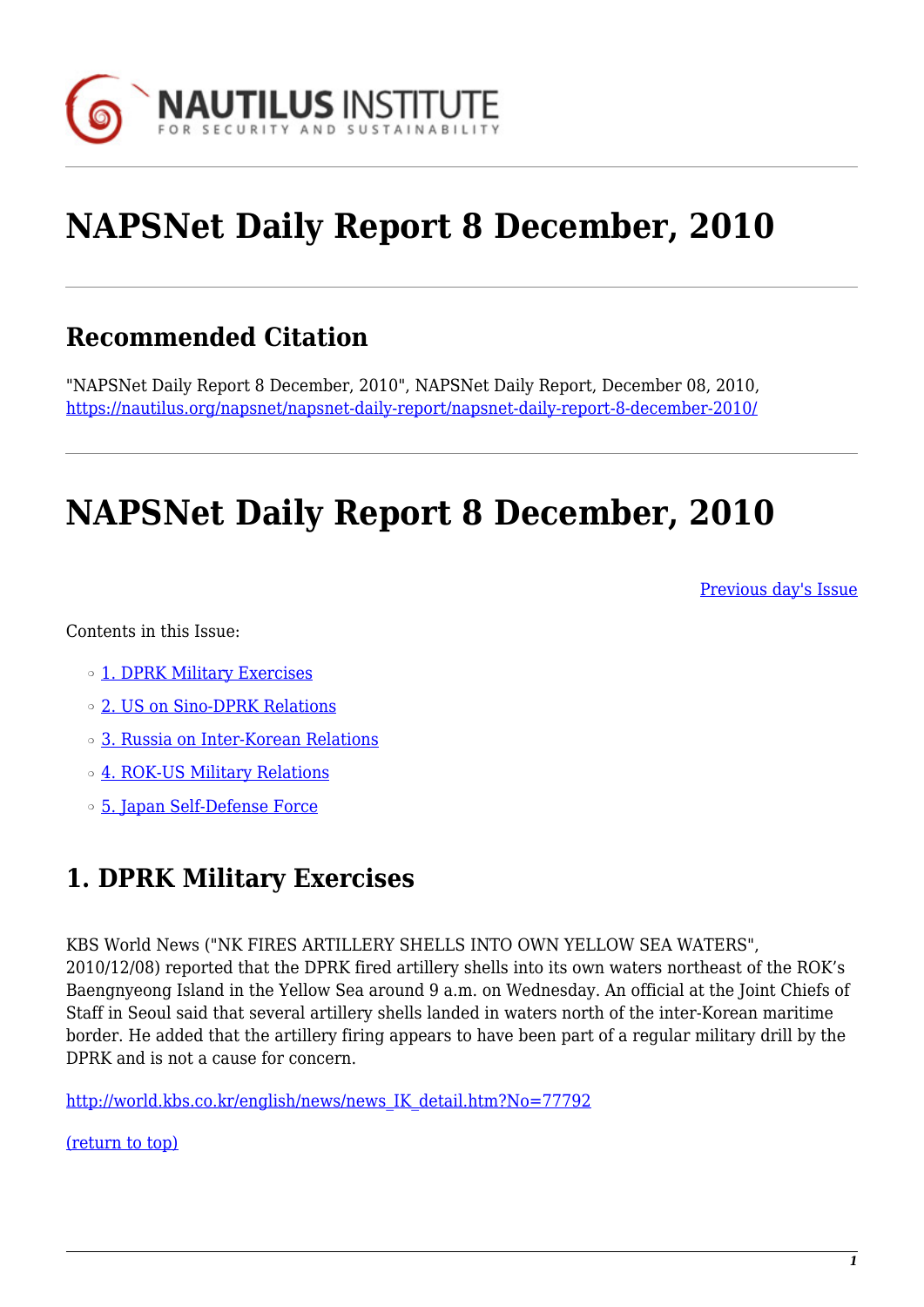## **2. US on Sino-DPRK Relations**

Voice of America ("US REPEATS CALLS FOR CHINA TO PUT PRESSURE ON N. KOREA", 2010/12/08) reported that a top U.S. State Department official has urged the PRC to make it clear to the DPRK that there are consequences for its actions. The remarks from Deputy Secretary of State James Steinberg are but the latest in a string of calls from the Obama administration for Beijing to put more pressure on Pyongyang. Speaking at the Center for American Progress on Tuesday in Washington, Steinberg stressed the crucial role the PRC could play. "The recent tensions on the peninsula, which have been caused by a series of provocations by North Korea, highlights the need for strengthened regional cooperation and in that context for strong U.S. - China cooperation on this important strategic issue," he said. Steinberg said a strong message urging the DPRK to show restraint is needed. "That is what's creating the instability and the fragility. The tensions that we see and the dangers that we see, come from the fact that there does not seem to be effective restraints on North Korea engaging in these provocations," he said.

[http://www.voanews.com/english/news/asia/US-Repeats-Calls-for-China-to-Put-Pressure-on-N-Korea-](http://www.voanews.com/english/news/asia/US-Repeats-Calls-for-China-to-Put-Pressure-on-N-Korea-111475369.html)[111475369.html](http://www.voanews.com/english/news/asia/US-Repeats-Calls-for-China-to-Put-Pressure-on-N-Korea-111475369.html)

[\(return to top\)](http://gc.nautilus.org/Nautilus/internal/internal/training/napsnet/#top)

### **3. Russia on Inter-Korean Relations**

Korea Times ("RUSSIAN AMBASSADOR URGES RESTRAINT", 2010/12/08) reported that regional players should refrain from any action that could be interpreted as provocative, the top Russian envoy in the ROK said Wednesday. Speaking before a National Assembly forum, Russian Ambassador to Seoul Konstantine Vnukov also recommended increasing economic cooperation among Russia and the two Koreas as a way to ratchet down tensions and deal with the DPRK's nuclear program. "Russia is currently considering the very serious situation around the Korean Peninsula and asking countries to prevent further escalation," he said. "Parties concerned should avoid behavior that could be misinterpreted because military action can escalate quickly."

[http://www.koreatimes.co.kr/www/news/nation/2010/12/116\\_77689.html](http://www.koreatimes.co.kr/www/news/nation/2010/12/116_77689.html)

[\(return to top\)](http://gc.nautilus.org/Nautilus/internal/internal/training/napsnet/#top)

### **4. ROK-US Military Relations**

Korea Herald ("S. KOREA, U.S. TO CONTINUE JOINT DRILLS, REFINE SEOUL'S LEADING ROLE AGAINST LOCAL PROVOCATION", 2010/12/08) reported that military chiefs from the ROK and the United States agreed Wednesday to continue joint drills to effectively deter DPRK aggression and refine Seoul's leading role in dealing with local provocations, giving the ROK more authority in the case of future attacks by the DPRK. In a joint statement issued after their talks in Seoul, Gen. Han Min-koo of the ROK's Joint Chiefs of Staff and his U.S. counterpart Adm. Mike Mullen said they "agreed to primarily refine the ROK-supported, U.S.-supporting plans for local provocation in order for the alliance to resolutely respond to further North Korean aggression." Han and Mullen also "agreed to continue combined exercises designed to effectively deter North Korean aggression and strengthen the joint capabilities to respond," the statement said. The two sides "acknowledged that the artillery fire on Yeonpyeong was a deliberate and illegal armed attack which violates the U.N.